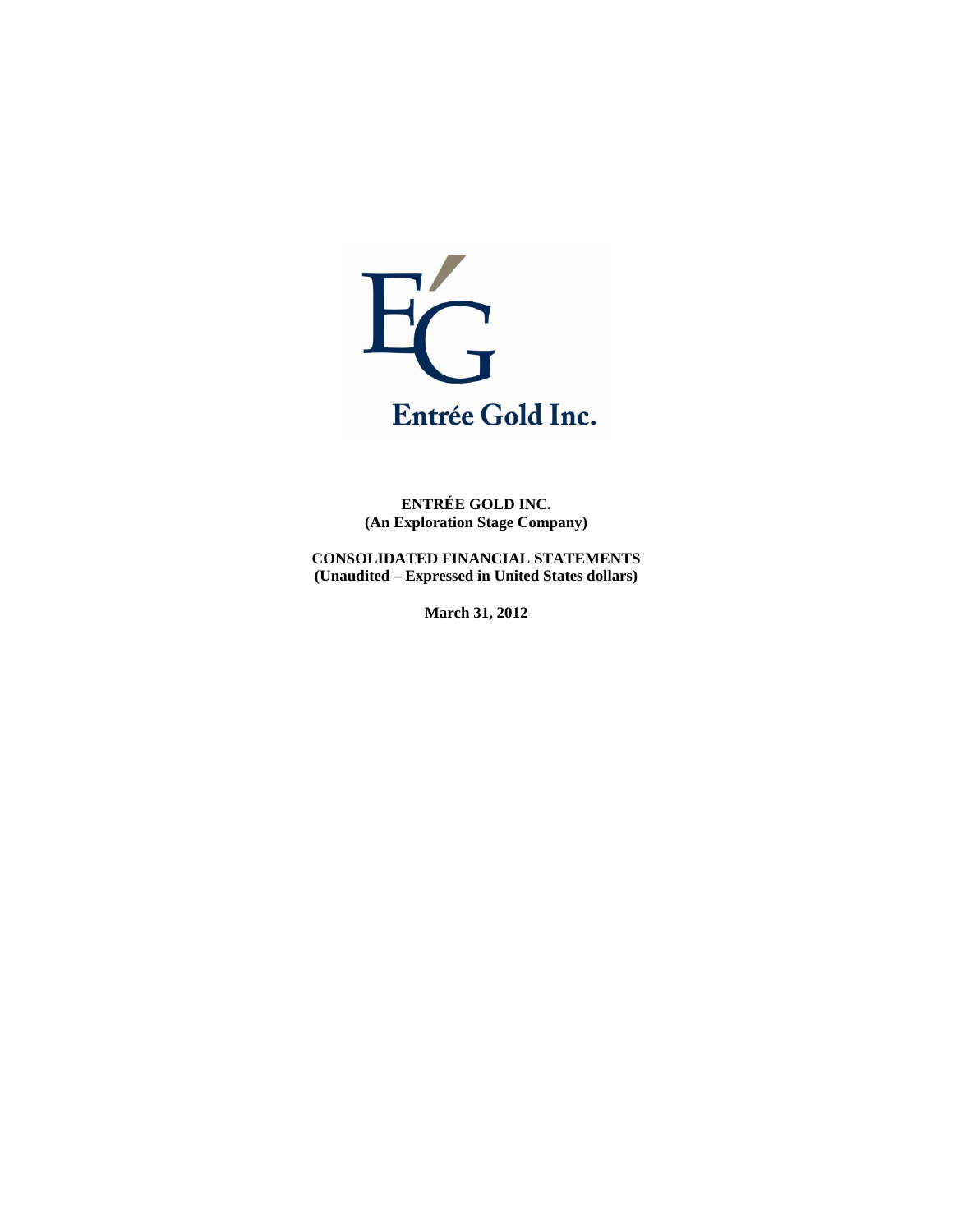(An Exploration Stage Company) CONSOLIDATED BALANCE SHEETS (Unaudited - Expressed in United States dollars)

|                                                                                                                                            |               | March 31,<br>2012 |              | December 31,<br>2011 |  |
|--------------------------------------------------------------------------------------------------------------------------------------------|---------------|-------------------|--------------|----------------------|--|
| <b>ASSETS</b>                                                                                                                              |               |                   |              |                      |  |
| <b>Current</b>                                                                                                                             |               |                   |              |                      |  |
| Cash and cash equivalents (Note 4)                                                                                                         | \$            | 10,276,077        | $\mathbb{S}$ | 14,512,198           |  |
| Short-term investments (Note 4)                                                                                                            |               | 5,004,504         |              | 4,916,421            |  |
| Receivables                                                                                                                                |               | 139,429           |              | 424,522              |  |
| Prepaid expenses                                                                                                                           |               | 770,144           |              | 955,121              |  |
| Total current assets                                                                                                                       |               | 16,190,154        |              | 20,808,262           |  |
| Equipment (Note 6)                                                                                                                         |               | 722,407           |              | 754,846              |  |
| Mineral property interests (Note 8)                                                                                                        |               | 55,679,076        |              | 52,678,763           |  |
| Other assets                                                                                                                               |               | 414,422           |              | 249,489              |  |
| Equity investment - joint venture (Notes 5 and 7)                                                                                          |               | 69,816            |              | 98,450               |  |
| <b>Total assets</b>                                                                                                                        | \$            | 73,075,875        | \$           | 74,589,810           |  |
| <b>LIABILITIES AND STOCKHOLDERS' EQUITY</b>                                                                                                |               |                   |              |                      |  |
| <b>Current</b>                                                                                                                             |               |                   |              |                      |  |
| Accounts payable and accrued liabilities                                                                                                   | $\mathcal{S}$ | 1,845,879         | \$           | 1,804,126            |  |
| Loans payable to Oyu Tolgoi LLC (Note 9)                                                                                                   |               | 4,650,020         |              | 4,327,878            |  |
| Deferred income tax liabilities                                                                                                            |               | 8,721,893         |              | 9,392,614            |  |
| <b>Total liabilities</b>                                                                                                                   |               | 15,217,792        |              | 15,524,618           |  |
| <b>Stockholders' equity</b>                                                                                                                |               |                   |              |                      |  |
| Common stock, no par value, unlimited number authorized, (Note 10)<br>128,377,243 (December 31, 2011 - 127,016,788) issued and outstanding |               | 167, 102, 331     |              | 165,574,192          |  |
| Additional paid-in capital                                                                                                                 |               | 18,614,420        |              | 17,420,307           |  |
| Accumulated other comprehensive income (Note 13)                                                                                           |               | 3,046,822         |              | 1,901,351            |  |
| Accumulated deficit during the exploration stage                                                                                           |               | (130, 905, 490)   |              | (125, 830, 658)      |  |
| Total stockholders' equity                                                                                                                 |               | 57,858,083        |              | 59,065,192           |  |
| Total liabilities and stockholders' equity                                                                                                 | \$            | 73,075,875        | \$           | 74,589,810           |  |

**Commitments** (Note 15)

**Subsequent events** (Note 17)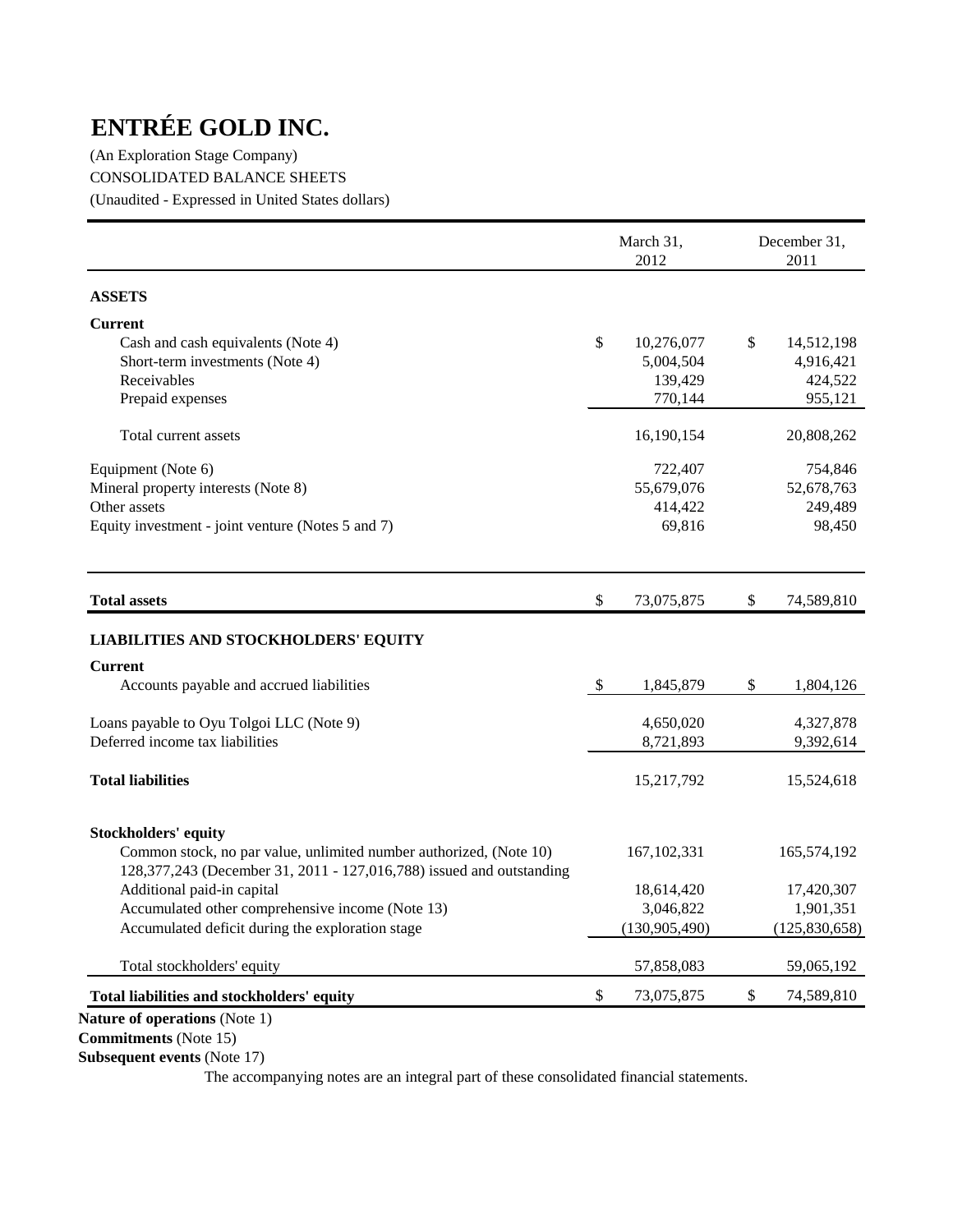(An Exploration Stage Company)

CONSOLIDATED STATEMENTS OF OPERATIONS AND COMPREHENSIVE LOSS

(Unaudited - Expressed in United States dollars)

|                                                      | Three Months<br>Ended<br>March 31,<br>2012 | Three Months<br>Ended<br>March 31,<br>2011 | Inception<br>(July 19,1995) to<br>March 31,<br>2012 |
|------------------------------------------------------|--------------------------------------------|--------------------------------------------|-----------------------------------------------------|
| <b>EXPENSES</b>                                      |                                            |                                            |                                                     |
| Exploration (Note 8)                                 | \$<br>3,615,987                            | 3,647,662<br>\$                            | 88,371,310<br><sup>\$</sup>                         |
| General and administration                           | 2,069,602                                  | 1,837,681                                  | 50,180,625                                          |
| Depreciation                                         | 41,155                                     | 56,480                                     | 1,317,568                                           |
| Foreign exchange loss (gain)                         | 25,338                                     | 28,465                                     | 294,836                                             |
| Impairment of mineral property interests             |                                            |                                            | 531,005                                             |
| Gain on sale of mineral property interests (Note 8)  | (104, 914)                                 |                                            | (1,679,437)                                         |
| <b>Loss from operations</b>                          | (5,647,168)                                | (5,570,288)                                | (139, 015, 907)                                     |
| Gain on sale of investments (Note 5)                 |                                            |                                            | 3,326,275                                           |
| Interest income                                      | 35,942                                     | 55,367                                     | 5,123,802                                           |
| Loss from equity investee (Note 5)                   | (302, 606)                                 | (644, 344)                                 | (4,221,235)                                         |
| Fair value adjustment of asset                       |                                            |                                            |                                                     |
| backed commercial paper                              |                                            |                                            | (2, 332, 531)                                       |
| Loss from operations before income taxes             | (5,913,832)                                | (6,159,265)                                | (137, 119, 596)                                     |
| Current income tax expense                           |                                            |                                            | (152, 190)                                          |
| Deferred income tax recovery                         | 839,000                                    | 817,000                                    | 6,366,296                                           |
| <b>Net loss</b>                                      |                                            | \$ (5,074,832) \$ (5,342,265) \$           | (130,905,490)                                       |
| Comprehensive loss:                                  |                                            |                                            |                                                     |
| Net loss                                             |                                            | $(5,074,832)$ \$ $(5,342,265)$ \$          | (130, 905, 490)                                     |
| Unrealized gain (loss) on available                  |                                            |                                            |                                                     |
| for sale securities (Note 13)                        |                                            | 610,935                                    |                                                     |
| Foreign currency translation adjustment (Note 13)    | 1,145,471                                  | 1,493,659                                  | 3,046,822                                           |
| <b>Comprehensive loss</b>                            | \$                                         | $(3,929,361)$ \$ $(3,237,671)$ \$          | (127, 858, 668)                                     |
|                                                      |                                            |                                            |                                                     |
| Basic and diluted net loss per share                 | \$<br>$(0.04)$ \$                          | (0.05)                                     |                                                     |
| Weighted average number of common shares outstanding | 128,323,602                                | 114,384,279                                |                                                     |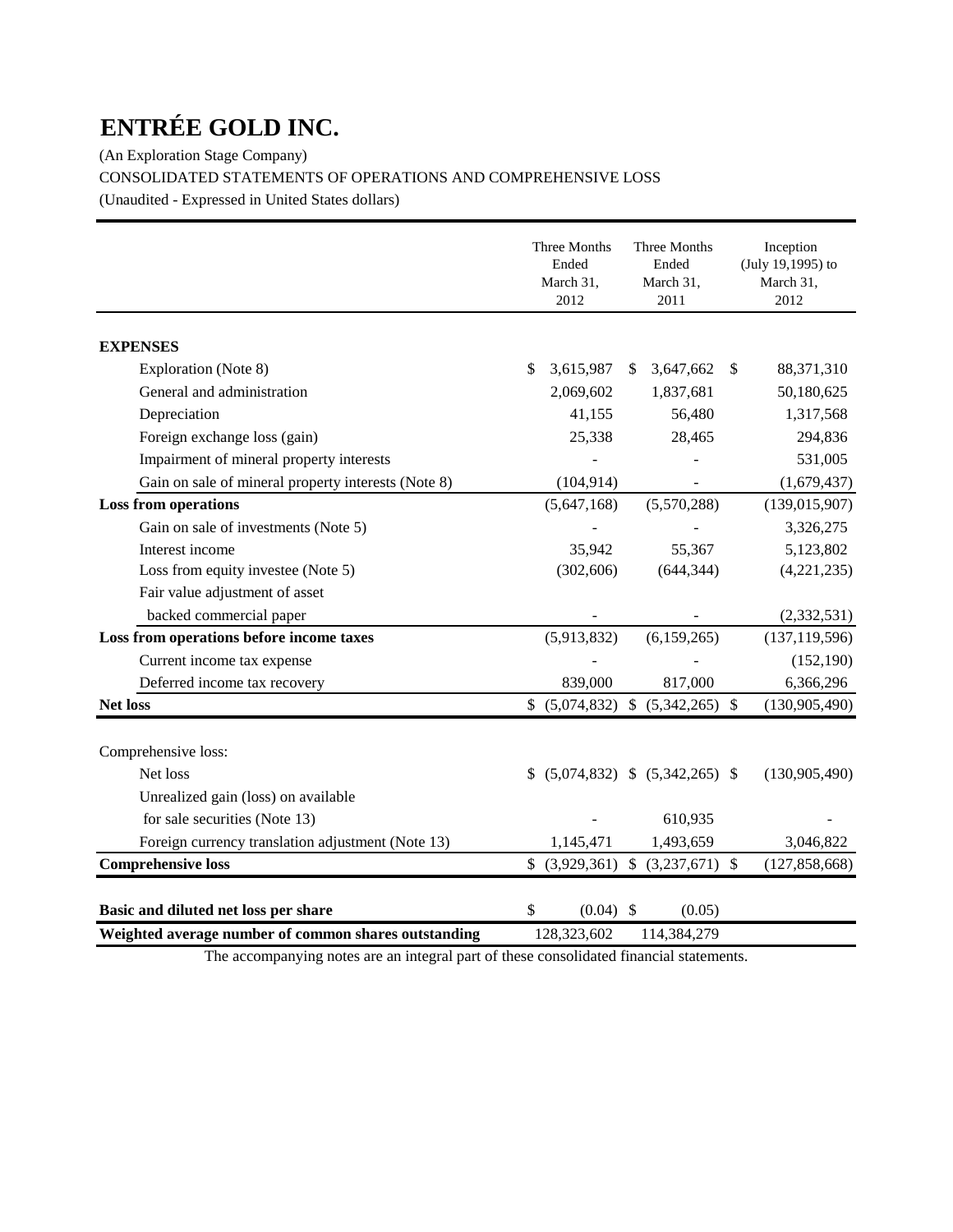(An Exploration Stage Company) CONSOLIDATED STATEMENT OF STOCKHOLDERS' EQUITY

(Unaudited - Expressed in United States dollars)

|                                          | Number of<br>Shares |              | Common<br>Stock |              | Additional<br>Paid-in Capital | Accumulated<br>Other<br>Comprehensive<br>Income |              | Accumulated<br>Deficit<br>During the<br>Exploration<br>Stage |              | Total<br>Stockholders<br>Equity |
|------------------------------------------|---------------------|--------------|-----------------|--------------|-------------------------------|-------------------------------------------------|--------------|--------------------------------------------------------------|--------------|---------------------------------|
| Balance, March 31, 2011                  | 114,550,725         | $\mathbb{S}$ | 150,487,967     | \$           | 17,196,029                    | \$<br>7,855,308                                 | \$           | (114, 032, 715)                                              | $\mathbb{S}$ | 61,506,589                      |
| Shares issued:                           |                     |              |                 |              |                               |                                                 |              |                                                              |              |                                 |
| Exercise of stock options                | 114,039             |              | 145,158         |              | (96, 802)                     |                                                 |              |                                                              |              | 48,356                          |
| Stock-based compensation                 |                     |              |                 |              | 138,077                       |                                                 |              |                                                              |              | 138,077                         |
| Foreign currency translation adjustment  |                     |              |                 |              |                               | 472,699                                         |              |                                                              |              | 472,699                         |
| Changes in available for sale securities |                     |              |                 |              |                               | (2,069,863)                                     |              |                                                              |              | (2,069,863)                     |
| Net loss                                 |                     |              |                 |              |                               | $\overline{\phantom{a}}$                        |              | (3,617,950)                                                  |              | (3,617,950)                     |
| <b>Balance, June 30, 2011</b>            | 114,664,764         | $\mathbb{S}$ | 150,633,125     | \$           | 17,237,304                    | \$<br>6,258,144                                 | $\mathbb{S}$ | (117, 650, 665)                                              | $\mathbb{S}$ | 56,477,908                      |
| Shares issued:                           |                     |              |                 |              |                               |                                                 |              |                                                              |              |                                 |
| Exercise of stock options                | 157,308             |              | 331,728         |              | (125, 112)                    |                                                 |              |                                                              |              | 206,616                         |
| Mineral property interests               | 700,000             |              | 1,579,168       |              | $\sim$                        |                                                 |              |                                                              |              | 1,579,168                       |
| Stock-based compensation                 | $\overline{a}$      |              | $\overline{a}$  |              | 192,964                       |                                                 |              |                                                              |              | 192,964                         |
| Foreign currency translation adjustment  |                     |              |                 |              |                               | (4,276,782)                                     |              |                                                              |              | (4,276,782)                     |
| Changes in available for sale securities |                     |              |                 |              |                               | (1,289,069)                                     |              |                                                              |              | (1,289,069)                     |
| Net loss                                 |                     |              |                 |              |                               |                                                 |              | (3,506,238)                                                  |              | (3,506,238)                     |
| Balance, September 30, 2011              | 115,522,072         | \$           | 152,544,021     | $\mathbb{S}$ | 17,305,156                    | \$<br>692,293                                   | \$           | (121, 156, 903)                                              | $\mathbb{S}$ | 49,384,567                      |
| Shares issued:                           |                     |              |                 |              |                               |                                                 |              |                                                              |              |                                 |
| Marketed Offering                        | 11,482,216          |              | 14,075,483      |              |                               |                                                 |              |                                                              |              | 14,075,483                      |
| Exercise of stock options                |                     |              | $\overline{a}$  |              |                               |                                                 |              |                                                              |              |                                 |
| Mineral property interests               | 12,500              |              | 19,753          |              |                               |                                                 |              |                                                              |              | 19,753                          |
| Stock-based compensation                 |                     |              |                 |              | 115,151                       |                                                 |              |                                                              |              | 115,151                         |
| Share issue costs                        |                     |              | (1,065,065)     |              |                               |                                                 |              |                                                              |              | (1,065,065)                     |
| Foreign currency translation adjustment  |                     |              |                 |              |                               | 1,209,058                                       |              |                                                              |              | 1,209,058                       |
| Changes in available for sale securities |                     |              |                 |              |                               |                                                 |              |                                                              |              |                                 |
| Net loss                                 |                     |              |                 |              |                               |                                                 |              | (4,673,755)                                                  |              | (4,673,755)                     |
| Balance, December 31, 2011               | 127,016,788         | $\mathbb{S}$ | 165,574,192     | $\mathbb{S}$ | 17,420,307                    | \$<br>1,901,351                                 | $\mathbf S$  | (125, 830, 658)                                              | $\mathbb{S}$ | 59,065,192                      |
| Shares issued:                           |                     |              |                 |              |                               |                                                 |              |                                                              |              |                                 |
| Exercise of over allotment               | 1,320,455           |              | 1,628,583       |              |                               |                                                 |              |                                                              |              | 1,628,583                       |
| Exercise of stock options                | $\sim$              |              | (44, 679)       |              | 44,679                        |                                                 |              |                                                              |              |                                 |
| Mineral property interests               | 40,000              |              | 52,293          |              | $\sim$                        |                                                 |              |                                                              |              | 52,293                          |
| Stock-based compensation                 | ÷.                  |              | $\overline{a}$  |              | 1,149,434                     |                                                 |              |                                                              |              | 1,149,434                       |
| Share issue costs                        |                     |              | (108, 058)      |              |                               |                                                 |              |                                                              |              | (108, 058)                      |
| Foreign currency translation adjustment  |                     |              |                 |              |                               | 1,145,471                                       |              |                                                              |              | 1,145,471                       |
| Net loss                                 |                     |              |                 |              |                               |                                                 |              | (5,074,832)                                                  |              | (5,074,832)                     |
| Balance, March 31, 2012                  | 128, 377, 243       | \$           | 167, 102, 331   | \$           | 18,614,420                    | \$<br>3,046,822                                 | \$           | (130, 905, 490)                                              | \$           | 57,858,083                      |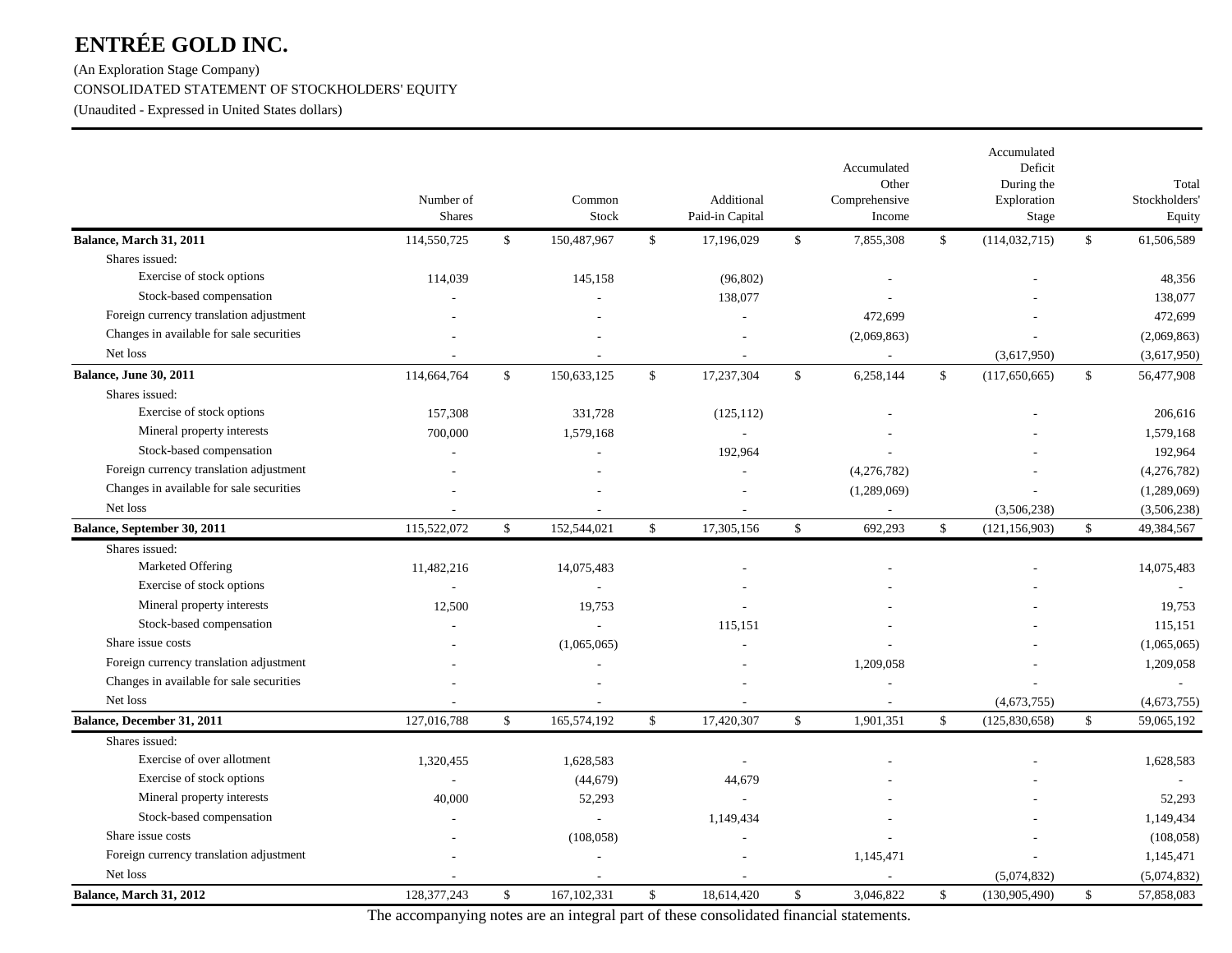(An Exploration Stage Company) CONSOLIDATED STATEMENTS OF CASH FLOWS (Unaudited - Expressed in United States dollars)

|                                                                        | Three Months<br>Ended<br>March 31,<br>2012 | Three Months<br>Ended<br>March 31,<br>2011 | Inception<br>(July 19, 1995) to<br>March 31,<br>2012 |
|------------------------------------------------------------------------|--------------------------------------------|--------------------------------------------|------------------------------------------------------|
| <b>CASH FLOWS FROM OPERATING ACTIVITIES</b>                            |                                            |                                            |                                                      |
| Net loss                                                               | \$                                         | $(5,074,832)$ \$ $(5,342,265)$ \$          | (130, 905, 490)                                      |
| Items not affecting cash:                                              |                                            |                                            |                                                      |
| Depreciation                                                           | 41,155                                     | 56,480                                     | 1,317,568                                            |
| Stock-based compensation                                               | 1,149,434                                  | 544,969                                    | 22,695,316                                           |
| Fair value adjustment of asset backed                                  |                                            |                                            |                                                      |
| commercial paper                                                       |                                            |                                            | 2,332,531                                            |
| Escrow shares compensation<br>Mineral property interest paid in        |                                            |                                            | 2,001,832                                            |
| stock and warrants                                                     |                                            |                                            | 4,052,698                                            |
| Loss from equity investee                                              | 302,606                                    | 644,344                                    | 4,221,235                                            |
| Deferred income tax recovery                                           | (839,000)                                  | (817,000)                                  | (6,366,296)                                          |
| Gain on sale of mineral property interests                             | (104, 914)                                 | $\blacksquare$                             | (1,679,437)                                          |
| Impairment of mineral property interests                               |                                            |                                            | 531,005                                              |
| Gain on sale of investments                                            |                                            |                                            | (3,326,275)                                          |
| Other items not affecting cash                                         | 2,225                                      | 8,461                                      | 262,966                                              |
| Changes in assets and liabilities:                                     |                                            |                                            |                                                      |
| Receivables                                                            | 292,450                                    | 167,814                                    | (101,797)                                            |
| Receivables - Oyu Tolgoi LLC                                           |                                            |                                            | 64,194                                               |
| Prepaid expenses                                                       | 203,566                                    | 175,824                                    | (646,995)                                            |
| Accounts payable and accrued liabilities                               | 52,050                                     | (109, 425)                                 | 1,564,544                                            |
| Net cash used in operating activities                                  | (3,975,260)                                | (4,670,798)                                | (103, 982, 401)                                      |
| <b>CASH FLOWS FROM FINANCING ACTIVITIES</b>                            |                                            |                                            |                                                      |
|                                                                        |                                            |                                            |                                                      |
| Proceeds from issuance of capital stock<br>Share issue costs           | 1,628,583<br>(108, 058)                    | 353,494                                    | 131,003,994<br>(4,866,271)                           |
| Loan payable to Oyu Tolgoi LLC                                         |                                            |                                            | 376,230                                              |
| Net cash provided by financing activities                              | 1,520,525                                  | 353,494                                    | 126,513,953                                          |
|                                                                        |                                            |                                            |                                                      |
| <b>CASH FLOWS FROM INVESTING ACTIVITIES</b>                            |                                            |                                            |                                                      |
| Cash acquired on acquisition of PacMag Metals Limited                  |                                            |                                            | 837,263                                              |
| Mineral property interests                                             | (2,110,000)                                | (30,797)                                   | (3,104,610)                                          |
| Mineral property interests - bond payments                             | (32,502)                                   |                                            | (243,690)                                            |
| Joint venture - Oyu Tolgoi LLC                                         |                                            |                                            | (366, 595)                                           |
| Short-term investments<br>Purchase of asset backed                     |                                            |                                            | (5,076,271)                                          |
| commercial paper                                                       |                                            |                                            |                                                      |
| Acquisition of PacMag Metals Limited                                   |                                            |                                            | (4,031,122)                                          |
| Acquisition of equipment                                               | (17, 307)                                  |                                            | (7,465,495)                                          |
| Proceeds from sale of mineral property interests                       |                                            | (164, 250)                                 | (2,105,026)                                          |
|                                                                        | 104,914                                    |                                            | 1,596,305                                            |
| Proceeds from sale of investments                                      |                                            |                                            | 5,734,895                                            |
| Net cash used in investing activities                                  | (2,054,895)                                | (195, 047)                                 | (14, 224, 346)                                       |
| Effect of foreign currency translation on cash and<br>cash equivalents | 273,509                                    | 478,604                                    | 1,968,871                                            |
| Change in cash and cash equivalents                                    |                                            |                                            |                                                      |
| during the period                                                      | (4,236,121)                                | (4,033,747)                                | 10,276,077                                           |
| Cash and cash equivalents, beginning of period                         | 14,512,198                                 | 21,296,169                                 |                                                      |
| Cash and cash equivalents, end of period                               | \$10,276,077                               | \$17,262,422                               | \$<br>10,276,077                                     |
| Cash paid for interest during the period                               | \$                                         | \$                                         | \$                                                   |
| Cash paid for income taxes during the period                           | \$                                         | \$<br>÷,                                   | \$                                                   |

Supplemental disclosure with respect to cash flows (Note 14)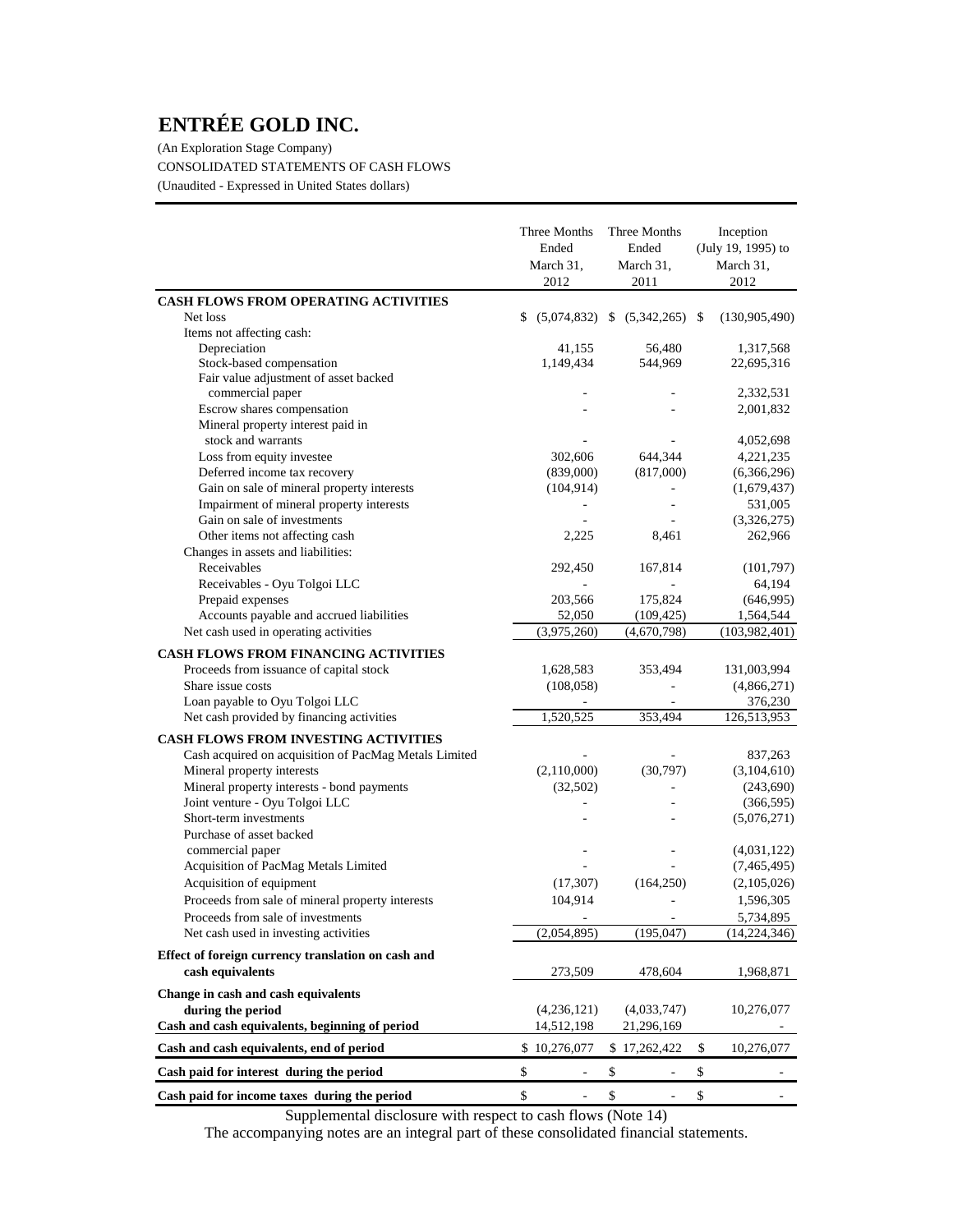#### **1. NATURE OF OPERATIONS**

Entrée Gold Inc. was incorporated under the laws of the Province of British Columbia on July 19, 1995 and continued under the laws of the Yukon Territory on January 22, 2003. On May 27, 2005, Entrée Gold Inc. changed its governing jurisdiction from the Yukon Territory to British Columbia by continuing into British Columbia under the *Business Corporations Act* (British Columbia). The principal business activity of Entrée Gold Inc., together with its subsidiaries (collectively referred to as "the Company"), is the exploration of mineral property interests. To date, the Company has not generated significant revenues from its operations and is considered to be in the exploration stage.

All amounts are expressed in United States dollars, except for certain amounts denoted in Canadian dollars ("C\$"), and Australian dollars ("A\$").

These consolidated financial statements have been prepared on the assumption that the Company will be able to realize its assets and discharge its liabilities in the normal course of business. The Company currently earns no operating revenues. Continued operations of the Company are dependent upon the Company's ability to secure additional equity capital or receive other financial support, and in the longer term to generate profits from business operations. Management believes that the Company has sufficient working capital to maintain its operations for the next fiscal year.

#### **2. BASIS OF PRESENTATION**

The interim period financial statements have been prepared by the Company in conformity with generally accepted accounting principles in the United States of America. The preparation of financial data is based on accounting principles and practices consistent with those used in the preparation of annual financial statements, and in the opinion of management these financial statements contain all adjustments necessary (consisting of normally recurring adjustments) to present fairly the financial information contained therein. Certain information and footnote disclosure normally included in the financial statements prepared in conformity with generally accepted accounting principles in the United States of America have been condensed or omitted. These interim period statements should be read together with the most recent audited financial statements and the accompanying notes for the year ended December 31, 2011. The results of operations for the three months ended March 31, 2012 are not necessarily indicative of the results to be expected for the year ending December 31, 2012.

#### **3. SIGNIFICANT ACCOUNTING POLICIES**

These consolidated financial statements follow the same significant accounting principles as those outlined in the notes to the audited consolidated financial statements for the year ended December 31, 2011.

#### **4. CASH, CASH EQUIVALENTS AND SHORT-TERM INVESTMENTS**

Cash, cash equivalents and short-term investments consist of the following:

|                             | March 31,<br>2012 |    | December 31.<br>2011 |
|-----------------------------|-------------------|----|----------------------|
| Cash at bank and in hand    | \$<br>10,276,077  | -S | 10,579,061           |
| Cash equivalent investments | -                 |    | 3,933,137            |
| Short-term investments      | 5,004,504         |    | 4,916,421            |
|                             | 15,280,581        |    | 19,428,619           |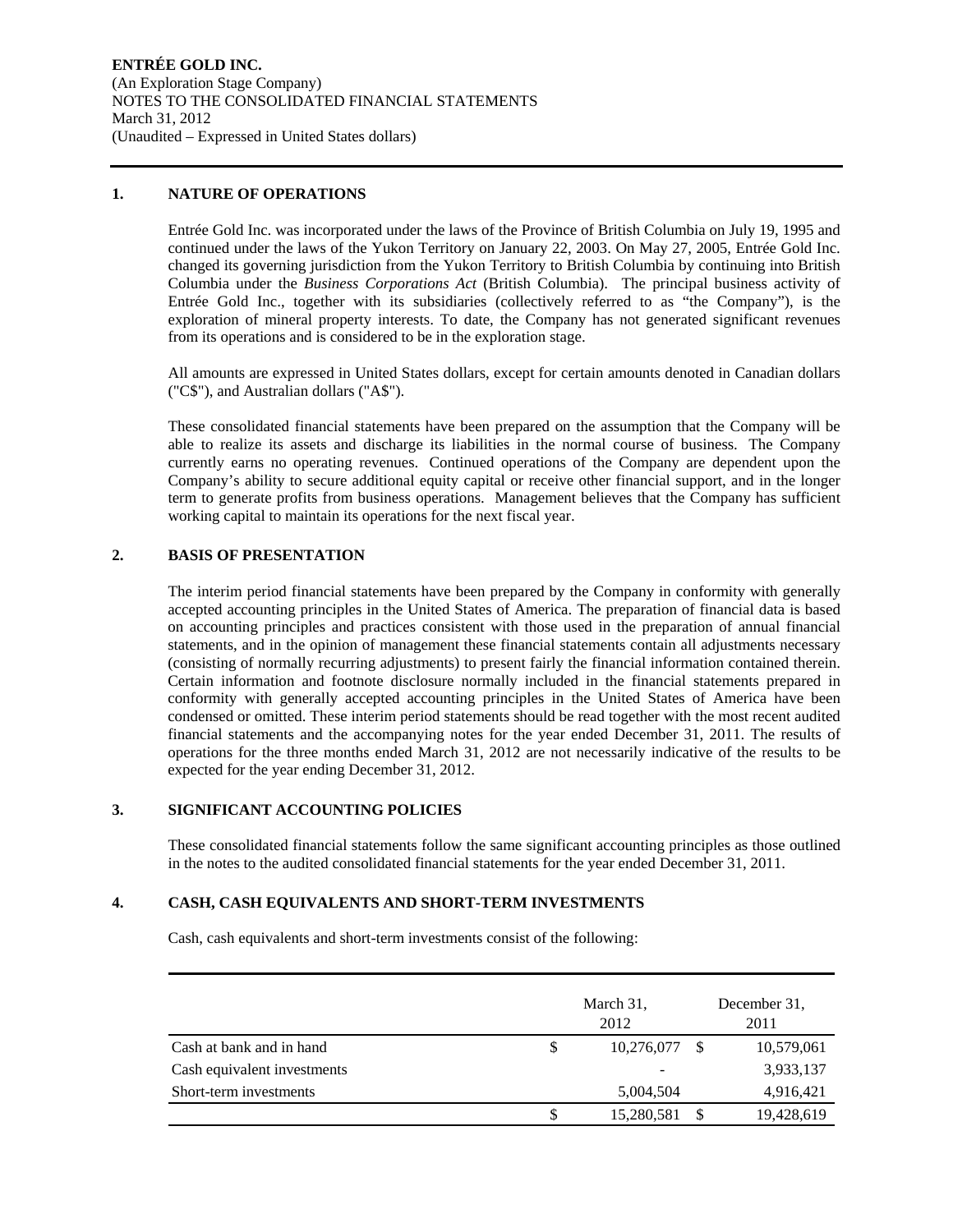#### **5. LONG-TERM INVESTMENTS**

#### *Asset Backed Commercial Paper*

During the year ended December 31, 2011, the Company sold its asset backed notes ("AB Notes") with a face value of C\$4,007,068, and an expected maturity date of December 20, 2016, for gross cash proceeds of \$2,560,687, net of taxes. The Company had designated the notes as available for sale and the notes were recorded at fair value using a discounted cash flow approach. The Company recorded a gain on sale of investments of \$1,178,254 for the year ended December 31, 2011.

#### *Australia Listed Equity Securities*

During the year ended December 31, 2011, the Company sold its Australian listed securities for gross cash proceeds of \$3,174,208, net of taxes. The Company recorded a gain on sale of investments of \$2,148,021 for the year ended December 31, 2011.

#### *Equity Method Investment*

The Company has a 20% interest in a joint venture with Oyu Tolgoi LLC ("OTLLC"), a company owned 66% by Ivanhoe Mines Ltd. and 34% by the Government of Mongolia (Note 8). At March 31, 2012, the Company's investment in the joint venture was \$69,816 (December 31, 2011 - \$98,450). The Company's share of the loss of the joint venture is \$302,606 for the three months ended March 31, 2012 (March 31, 2011 - \$644,344) including accrued interest expense of \$52,176 for the three months ended March 31, 2012 (March 31, 2011 - \$25,633).

|                    | December 31, 2011 |                             |                   |              |                             |                   |
|--------------------|-------------------|-----------------------------|-------------------|--------------|-----------------------------|-------------------|
|                    | Cost              | Accumulated<br>Depreciation | Net Book<br>Value | Cost         | Accumulated<br>Depreciation | Net Book<br>Value |
|                    |                   |                             |                   |              |                             |                   |
| Office equipment   | 127,917<br>S.     | 87,366<br>S                 | \$40,551          | 125.486<br>S | \$ 83,346                   | \$42,140          |
| Computer equipment | 591,941           | 348,543                     | 243,398           | 577,249      | 322,882                     | 254,367           |
| Field equipment    | 574,561           | 268,787                     | 305,774           | 568,984      | 246,363                     | 322,621           |
| <b>Buildings</b>   | 430,037           | 297,353                     | 132,684           | 422,468      | 286,750                     | 135,718           |
|                    | \$1,724,456       | \$1,002,049                 | \$722,407         | \$1,694,187  | \$939,341                   | \$754,846         |

#### **6. EQUIPMENT**

#### **7. ACQUISITIONS**

The Company acquired all of the outstanding shares of PacMag Metals Limited (now PacMag Metals Pty Ltd) ("PacMag") on June 30, 2010, pursuant to a Scheme Implementation Deed dated November 28, 2009 and amended by a Deed of Variation dated April 12, 2010 with PacMag, by way of schemes of arrangement (the "Schemes") under the laws of Australia. The acquisition has been accounted for as an acquisition of the net assets of PacMag, rather than a business combination, as the net assets acquired did not represent a separate business transaction. For accounting purposes, the Company acquired control of PacMag on June 30, 2010 and these consolidated financial statements include the results of PacMag from June 30, 2010. All outstanding options to purchase PacMag shares were cancelled pursuant to the Schemes.

As consideration to former shareholders and option holders of PacMag, the Company issued 15,020,801 common shares valued at \$28,325,101, paid \$6,160,391 and incurred transaction costs of \$1,282,789 for total consideration of \$35,768,281.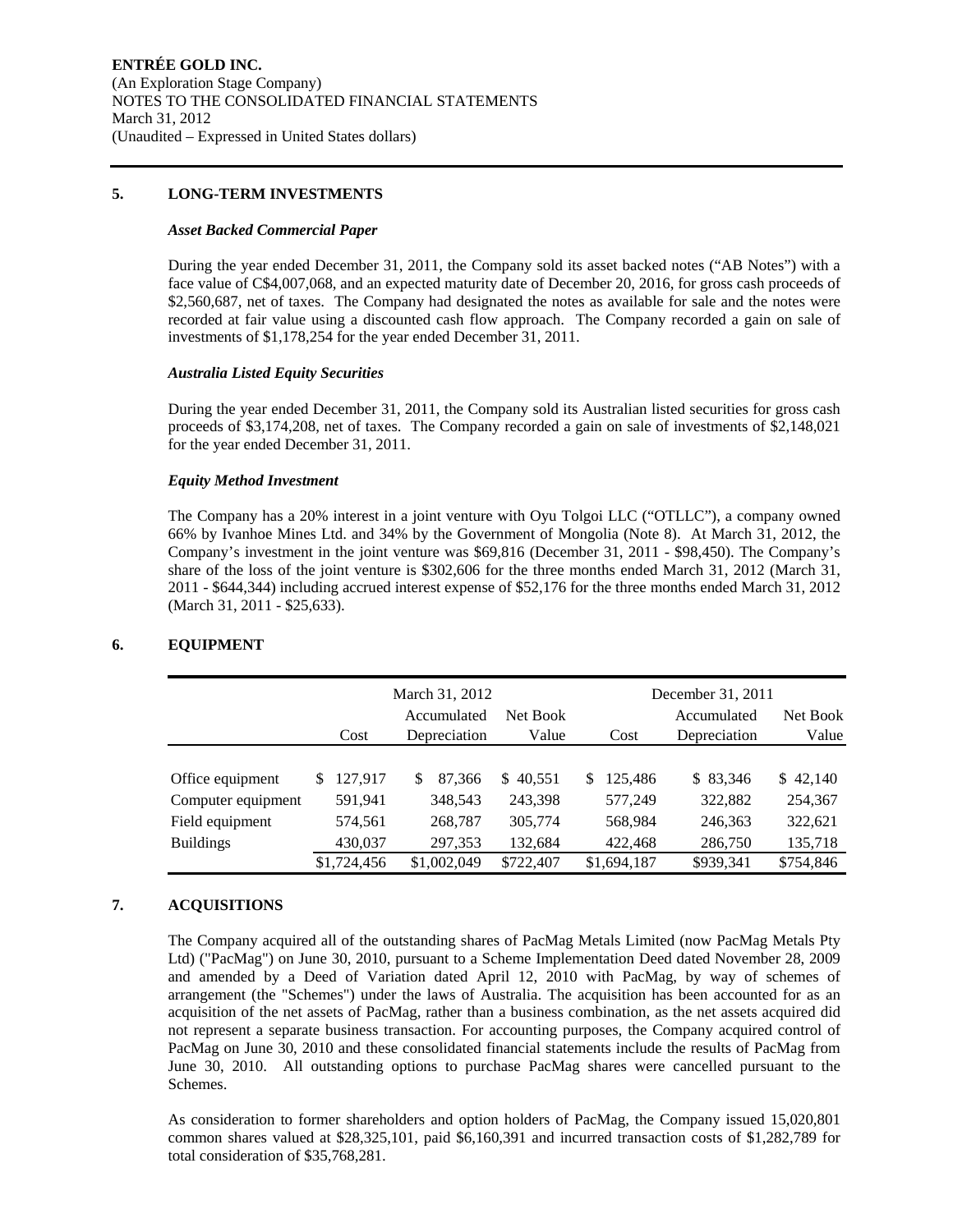#### **7. ACQUISTIONS** (cont'd...)

The Company allocated the consideration to assets acquired and liabilities assumed as follows:

| Cash                                     | \$<br>837,263    |
|------------------------------------------|------------------|
| Receivables and deposits                 | 174,440          |
| Investments                              | 895,273          |
| Mineral property interests               | 47,979,966       |
| Equipment                                | 1,488            |
| Accounts payable and accrued liabilities | (128, 689)       |
| Deferred income tax liability            | (13,991,460)     |
|                                          | \$<br>35,768,281 |

For the purposes of these consolidated financial statements, the purchase consideration has been allocated to the fair value of assets acquired and liabilities assumed, based on management's best estimates and taking into account all available information at the time of acquisition as well as applicable information at the time these consolidated financial statements were prepared.

#### **8. MINERAL PROPERTY INTERESTS**

Title to mineral property interests involves certain inherent risks due to the difficulties of determining the validity of certain claims as well as the potential for problems arising from the frequently ambiguous conveyancing history characteristic of many mineral property interests. The Company has investigated title to its mineral property interests and, to the best of its knowledge, title to the mineral property interests is in good standing.

#### *Material Properties*

The Company's two principal assets are its interest in the Lookout Hill copper-gold property in Mongolia, and the Ann Mason copper-molybdenum project in Nevada.

#### **Lookout Hill, Mongolia**

The Lookout Hill property in the South Gobi region of Mongolia is comprised of two mining licences, Shivee Tolgoi and Javhlant, granted by the Mineral Resources Authority of Mongolia in October 2009. Title to the two licences is held by the Company.

In October 2004, the Company entered into an arm's-length Equity Participation and Earn-In Agreement (the "Earn-In Agreement") with Ivanhoe Mines Ltd. ("Ivanhoe Mines"). Under the Earn-In Agreement, Ivanhoe Mines agreed to purchase equity securities of the Company, and was granted the right to earn an interest in what is now the eastern portion of the Shivee Tolgoi mining licence and all of the Javhlant mining licence (together the "Joint Venture Property"). Most of Ivanhoe Mines' rights and obligations under the Earn-In Agreement were subsequently assigned by Ivanhoe Mines to what was then its whollyowned subsidiary, OTLLC. The Government of Mongolia subsequently acquired a 34% interest in OTLLC from Ivanhoe Mines.

On June 30, 2008, OTLLC gave notice that it had completed its earn-in obligations by expending a total of \$35 million on exploration of the Joint Venture Property. OTLLC earned an 80% interest in all minerals extracted below a sub-surface depth of 560 metres from the Joint Venture Property and a 70% interest in all minerals extracted from surface to a depth of 560 metres from the Joint Venture Property. In accordance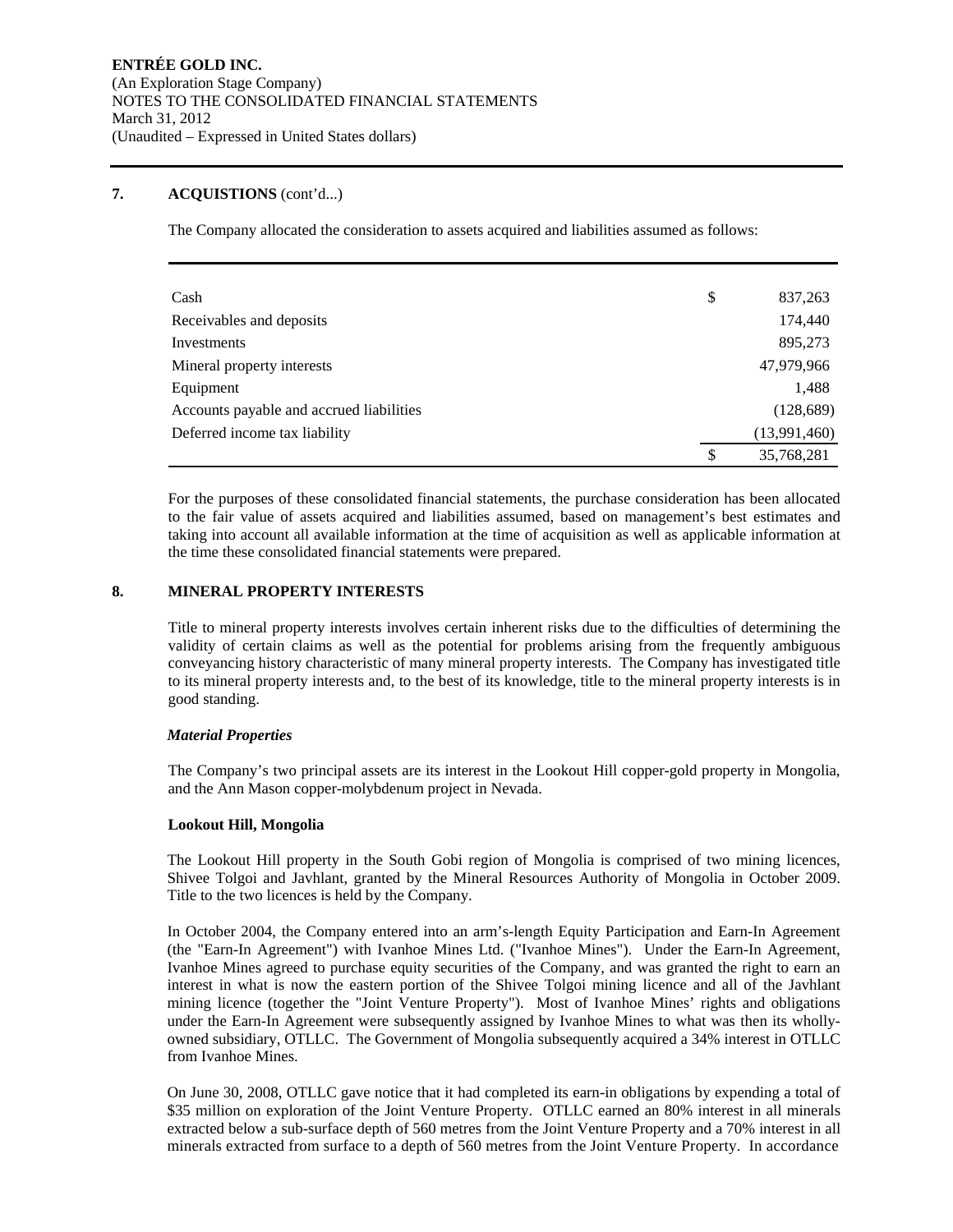#### **8. MINERAL PROPERTY INTERESTS** (cont'd...)

#### *Material Properties* (cont'd...)

#### **Lookout Hill, Mongolia** (cont'd...)

with the Earn-In Agreement, the Company and OTLLC formed a joint venture (the "Entrée-OTLLC Joint Venture") on terms annexed to the Earn-In Agreement.

The portion of the Shivee Tolgoi mining licence outside of the Joint Venture Property ("Shivee West") is 100% owned by the Company, but is subject to a first right of refusal by OTLLC.

The Shivee Tolgoi and Javhlant mining licences were each issued for a 30 year term and have rights of renewal for two further 20 year terms.

As of March 31, 2012, the Entrée-OTLLC Joint Venture had expended approximately \$21.9 million to advance the Joint Venture Property. Under the terms of the Entrée-OTLLC Joint Venture, OTLLC contributed on behalf of the Company its required participation amount charging interest at prime plus 2% (Note 9).

#### **Ann Mason, Nevada, United States**

The Ann Mason Project is defined by a series of both unpatented lode claims on public land administered by the Bureau of Land Management, and patented lode claims. The Company assembled this package of claims through a combination of staking and a series of transactions undertaken since August 2009, including the acquisition of PacMag. The project area includes the Ann Mason copper-molybdenum porphyry deposit, the Blue Hill oxide target, and several early-stage copper porphyry targets including the Blackjack, Roulette and Minnesota targets.

On August 26, 2010, the Company acquired 51% of Honey Badger Exploration Inc.'s ("Honey Badger") interest in unpatented lode claims formerly known as the Blackjack property after incurring expenditures of \$900,000 on the property, issuing 37,500 common shares and reimbursing Honey Badger for up to \$206,250 of expenditures previously incurred on the property. On July 27, 2011, the Company acquired Honey Badger's remaining 49% interest in the Blackjack property, by issuing 550,000 common shares and paying \$650,000 to Honey Badger. Certain of the claims are subject to an underlying mining lease and option to purchase agreement with two individuals. The underlying agreement provides for an option to purchase the claims for \$500,000, a 3% net smelter returns ("NSR") royalty (which may be brought down to a 1% NSR royalty for \$2 million) and annual advance minimum royalty payments of \$27,500 which commenced in June 2011 and will continue until the commencement of sustained commercial production. The advance payments will be credited against future net smelter returns royalty payments.

In September 2009, the Company entered into an agreement with Bronco Creek Exploration Inc. ("Bronco Creek"), a wholly-owned subsidiary of Eurasian Minerals Inc. (together, "Eurasian Minerals"), whereby the Company may acquire an 80% interest in unpatented lode claims formerly known as the Roulette property. In order to acquire its interest, the Company must: (a) incur expenditures of \$1,000,000, make cash payments of \$140,000 and issue 85,000 common shares of the Company within three years; (b) make aggregate advance royalty payments totalling \$375,000 between the fifth and tenth anniversaries of the agreement; and (c) deliver a bankable feasibility study before the tenth anniversary of the agreement. In accordance with the agreement, the Company has completed required exploration expenditures of \$600,000, issued 85,000 shares and made payments totalling \$140,000.

During the three months ended March 31, 2012, the Company, through a combination of staking and purchase agreements, acquired or entered into agreements to acquire certain lode claims within or contiguous to the boundaries of its Ann Mason Project pursuant to which the Company paid \$2,110,000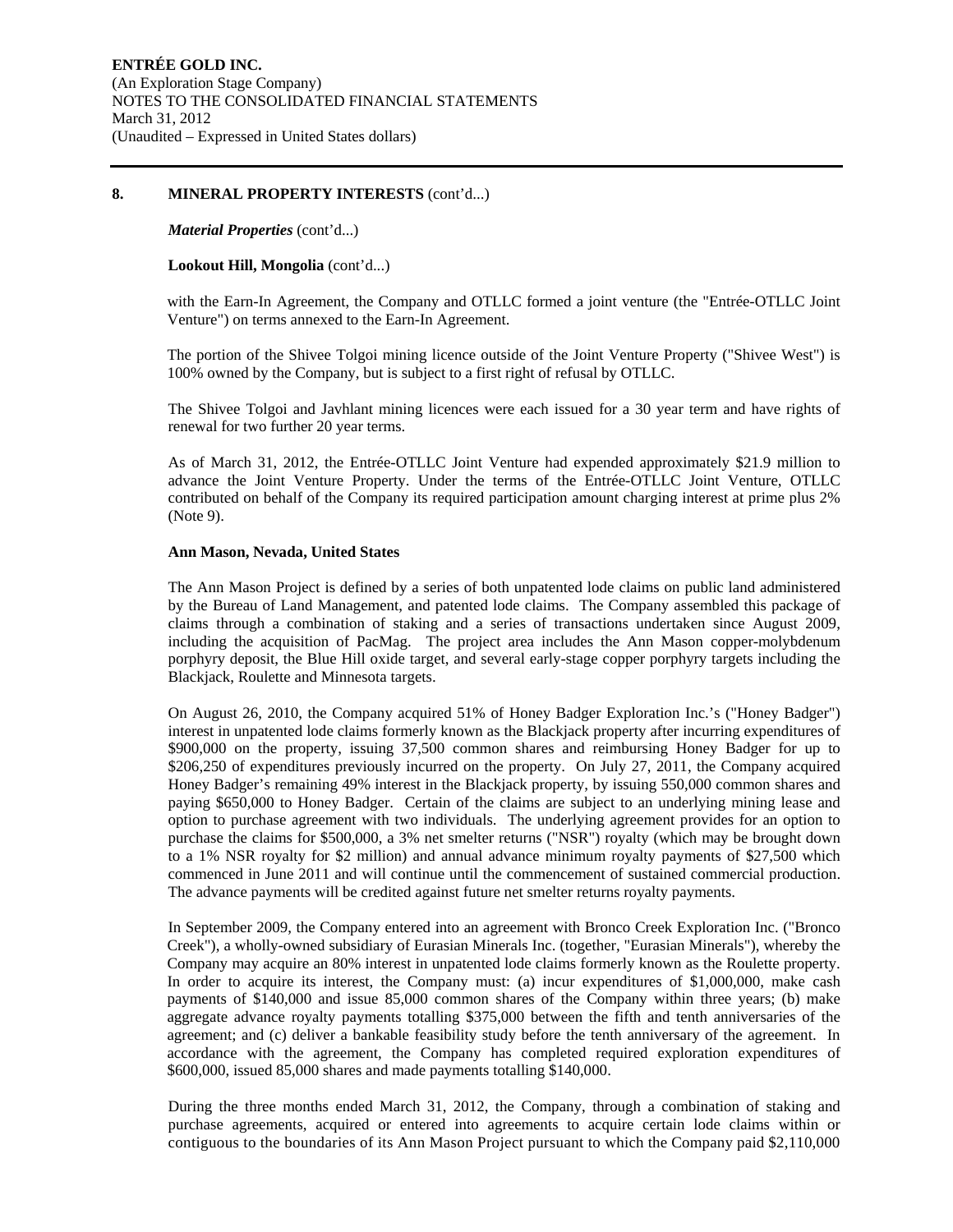#### **8. MINERAL PROPERTY INTERESTS** (cont'd...)

#### *Material Properties* (cont'd...)

#### **Ann Mason, Nevada, United States** (cont'd...)

and issued 40,000 common shares valued at \$52,293. In order to complete the acquisition of these additional claims, the Company is required to pay an additional \$1,500,000 by September 13, 2012.

#### *Other Properties*

During the three months ended March 31, 2012, the Company also had interests in non-material properties in Australia, United States, and Peru. Non-material properties include the following:

#### **Australia Properties**

The Company has a number of mineral property interests in Australia which it acquired in conjunction with the PacMag acquisition, including the Blue Rose joint venture and the Mystique farm-out. The Company holds a 51% interest in the Blue Rose copper-iron-gold-molybdenum joint venture property, with Giralia Resources Pty Ltd., now a subsidiary of Atlas Iron Limited (ASX:AGO) ("Atlas"), retaining the remaining 49% interest. The Company has a farm-out agreement with Black Fire Gold Pty Ltd, a wholly-owned subsidiary of Black Fire Minerals Limited (ASX:BFE – "Black Fire"), pursuant to which Black Fire can earn a 60% interest in the Mystique property by expending \$1 million by September 2012 and a 75% interest by expending \$2.5 million by September 2014. Black Fire can earn an additional 10% interest by sole funding a pre-feasibility study on the property.

|                            |   | March 31,<br>2012 |    | December 31,<br>2011 |
|----------------------------|---|-------------------|----|----------------------|
| <b>USA</b>                 |   |                   |    |                      |
| Ann Mason                  | S | 53,943,127        | \$ | 50,973,368           |
| Empirical                  |   | 542,092           |    | 532,550              |
| Other                      |   | 203,333           |    | 199,754              |
| <b>Total USA</b>           |   | 54,688,552        |    | 51,705,672           |
| <b>AUSTRALIA</b>           |   |                   |    |                      |
| <b>Blue Rose JV</b>        |   | 568,940           |    | 558,927              |
| Mystique                   |   | 421,584           |    | 414,164              |
| <b>Total Australia</b>     |   | 990,524           |    | 973,091              |
| <b>Total all locations</b> | S | 55,679,076        | S  | 52,678,763           |

The Company recorded a gain on sale of mineral property interests of \$104,914 on the Northling property during the three months ended March 31, 2012 (March 31, 2011 – \$Nil).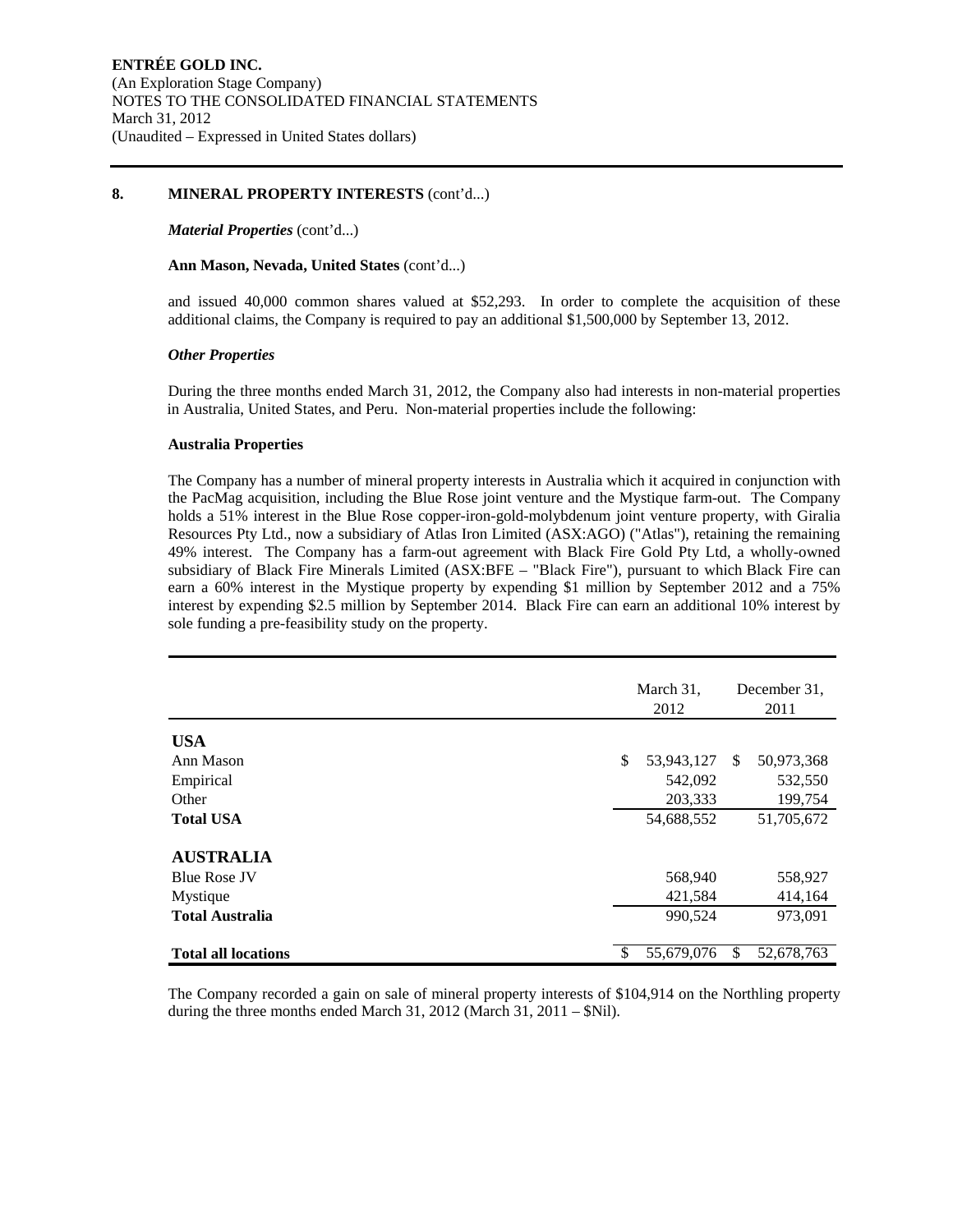#### **8. MINERAL PROPERTY INTERESTS** (cont'd...)

Exploration costs expensed are summarized as follows:

|                            | Three Months<br>Ended<br>March 31,    |               | Three Months<br>Ended<br>March 31, |
|----------------------------|---------------------------------------|---------------|------------------------------------|
|                            | 2012                                  |               | 2011                               |
| US<br>Mongolia<br>Other    | \$<br>2,869,631<br>567,521<br>178,835 | \$            | 3,035,706<br>499,295<br>112,661    |
| <b>Total all locations</b> | \$<br>3,615,987                       | <sup>\$</sup> | 3,647,662                          |

#### **9. LOANS PAYABLE**

Under the terms of the Entrée-OTLLC Joint Venture (Note 8), OTLLC will contribute funds to approved joint venture programs and budgets on the Company's behalf. Interest on each loan advance shall accrue at an annual rate equal to OTLLC's actual cost of capital or the prime rate of the Royal Bank of Canada, plus two percent (2%) per annum, whichever is less, as at the date of the advance. The loans will be repayable by the Company monthly from ninety percent (90%) of the Company's share of available cash flow from the Entrée-OTLLC Joint Venture. In the absence of available cash flow, the loans will not be repayable. The loans are not expected to be repaid within one year.

#### **10. COMMON STOCK**

#### **Share issuances**

In January 2012, the underwriters for the Company's November 2011 marketed offering exercised their over allotment option pursuant to which the Company issued 1,150,000 common shares at a price of C\$1.25 per share. Rio Tinto elected to exercise its pre-emptive rights and purchased an additional 170,455 shares at a price of C\$1.25 per share. The total gross proceeds from the over allotment were \$1,628,583. Related share issuance costs were \$108,058.

In January 2011, the Company issued 40,000 shares at a fair value of \$52,293 to acquire certain claims within or contiguous to the boundaries of its Ann Mason Project.

#### **Stock options**

The Company has adopted a stock option plan (the "Plan") to grant options to directors, officers, employees and consultants. Under the Plan, as amended in May 2011, the Company may grant options to acquire up to 10% of the issued and outstanding shares of the Company. Options granted can have a term of up to ten years and an exercise price typically not less than the Company's closing stock price on the last trading day before the date of grant. Vesting is determined at the discretion of the Board of Directors.

The Company uses the Black-Scholes option pricing model to determine the fair value of stock options granted. For employees, the compensation expense is amortized on a straight-line basis over the requisite service period which approximates the vesting period. Compensation expense for stock options granted to non-employees is recognized over the contract services period or, if none exists, from the date of grant until the options vest. Compensation associated with unvested options granted to non-employees is re-measured on each balance sheet date using the Black-Scholes option pricing model.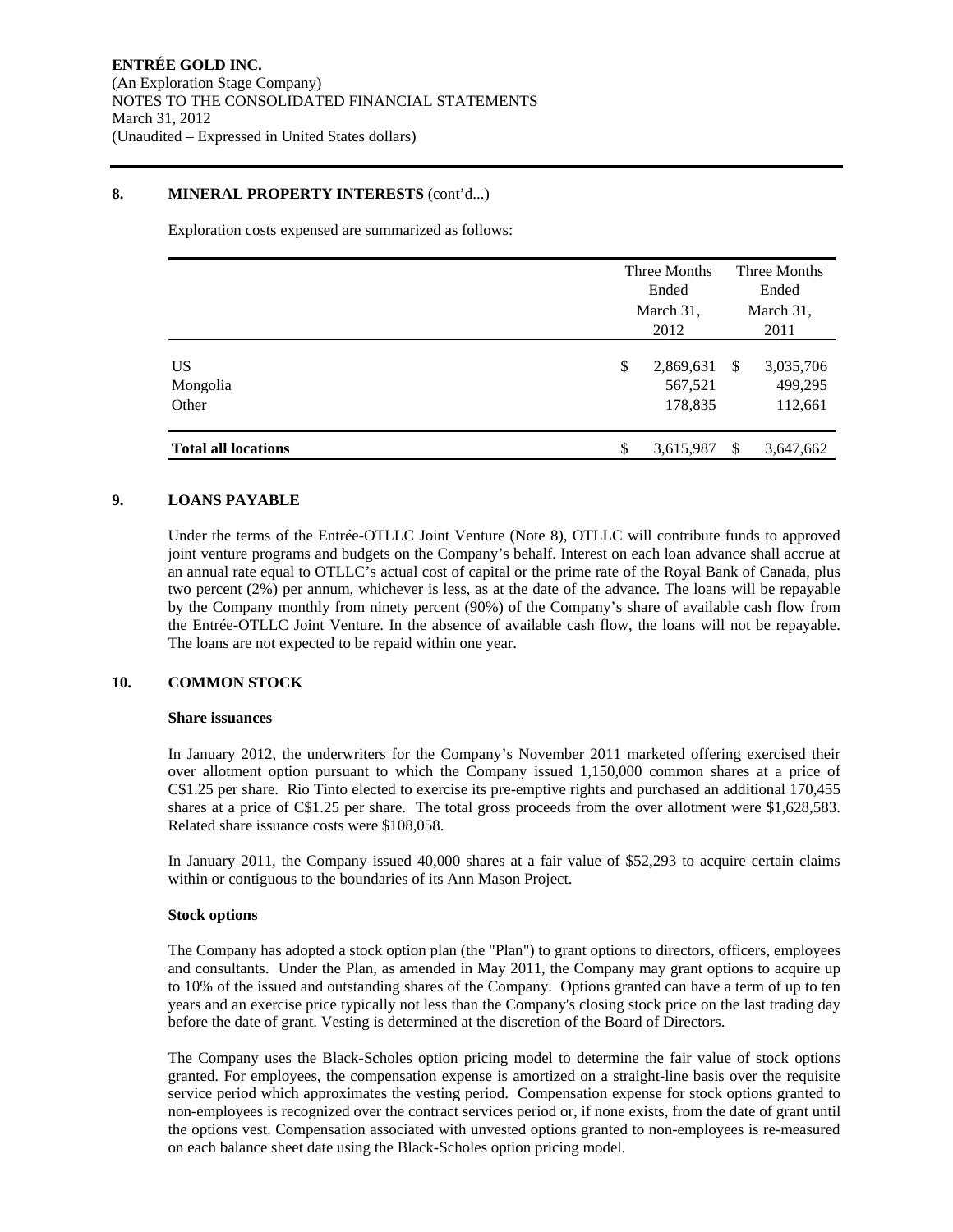#### **10. COMMON STOCK** (cont'd…)

#### **Stock options** (cont'd…)

The Company uses historical data to estimate option exercise, forfeiture and employee termination within the valuation model. The expected term of the options approximates the full term of the options. The riskfree interest rate is based on a treasury instrument whose term is consistent with the expected term of the stock options. The Company has not paid and does not anticipate paying dividends on its common stock; therefore, the expected dividend yield is assumed to be zero. Companies are required to utilize an estimated forfeiture rate when calculating the expense for the reporting period. Based on the best estimate, management applied the estimated forfeiture rate of Nil in determining the expense recorded in the accompanying Statements of Operations.

Stock option transactions are summarized as follows:

|                              |                   | Weighted Average<br><b>Exercise Price</b> |
|------------------------------|-------------------|-------------------------------------------|
|                              | Number of Options | (C <sub>s</sub> )                         |
| Balance at December 31, 2010 | 9,292,800         | 2.09                                      |
| Granted                      | 575,000           | 2.77                                      |
| Exercised                    | (427, 147)        | 1.66                                      |
| Cancelled                    | (157, 153)        | 1.32                                      |
| Forfeited                    | (148,000)         | 2.31                                      |
| Balance at December 31, 2011 | 9,135,500         | 2.16                                      |
| Granted                      | 1,782,000         | 1.25                                      |
| Expired                      | (50,000)          | 1.77                                      |
| Forfeited                    | (477,500)         | 1.99                                      |
| Balance at March 31, 2012    | 10,390,000        | 2.02                                      |

There were 1,782,000 stock options granted during the three months ended March 31, 2012 with a weighted average exercise price of C\$1.25 and a weighted average fair value of C\$0.62 (March 31, 2011 – C\$2.06). The number of stock options exercisable at March 31, 2012 was 10,227,500.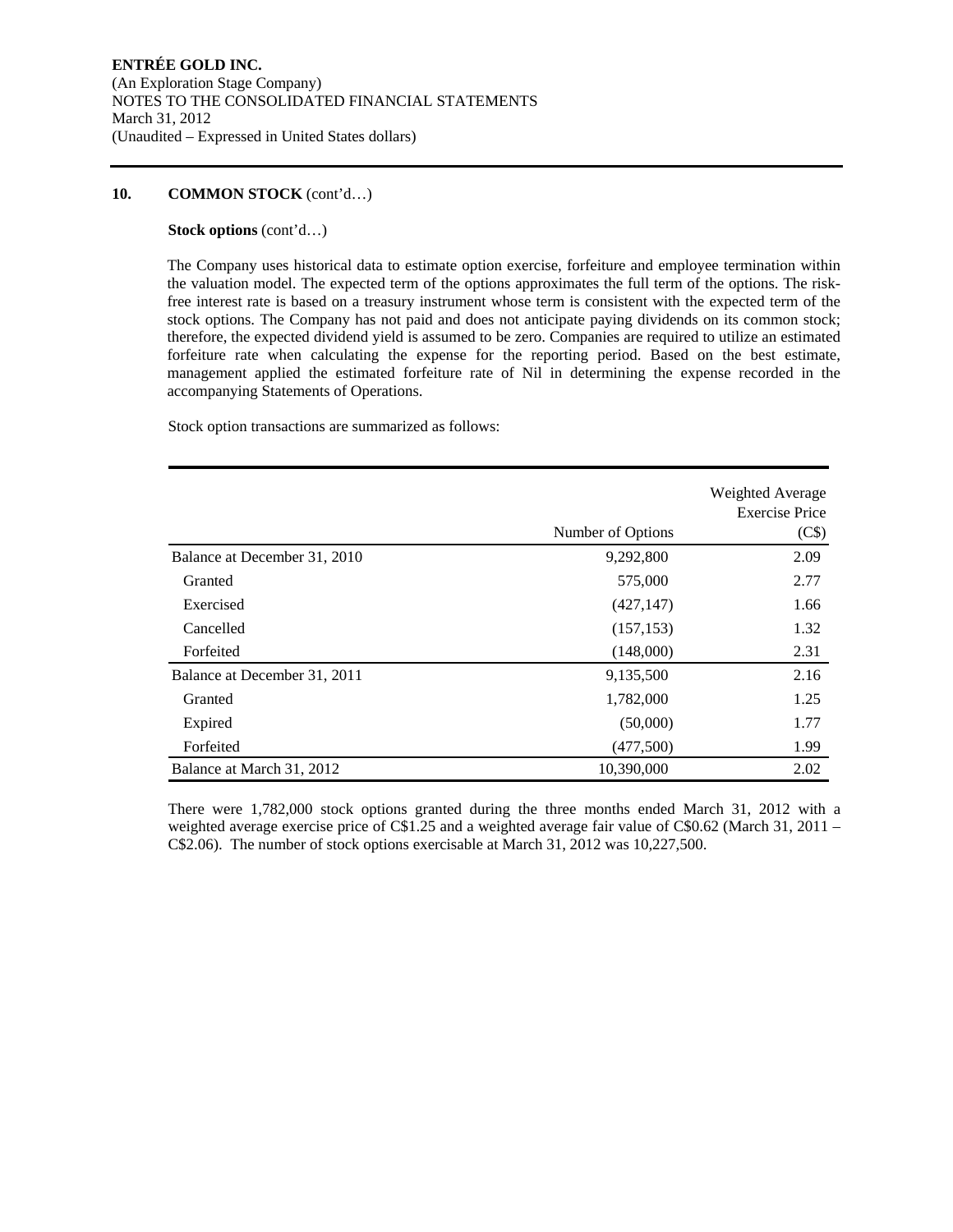#### **10. COMMON STOCK** (cont'd…)

#### **Stock options** (cont'd…)

At March 31, 2012, the following stock options were outstanding:

| Number of<br>Options | Exercise<br>Price<br>(C\$) | Aggregate<br><b>Intrinsic Value</b><br>(C\$) | <b>Expiry Date</b> | Number of<br>Options<br>Exercisable | Aggregate<br><b>Intrinsic Value</b><br>(C\$) |
|----------------------|----------------------------|----------------------------------------------|--------------------|-------------------------------------|----------------------------------------------|
|                      |                            |                                              |                    |                                     |                                              |
| 200,000              | 2.16                       |                                              | April 5, 2012      | 200,000                             |                                              |
| 500,000              | 2.06                       | $\overline{a}$                               | May 16, 2012       | 500,000                             |                                              |
| 427,500              | 2.30                       | $\overline{\phantom{a}}$                     | May 31, 2012       | 427,500                             |                                              |
| 1,299,500            | 2.00                       |                                              | April 3, 2013      | 1,299,500                           |                                              |
| 12,500               | 1.55                       | $\overline{\phantom{0}}$                     | May 21, 2013       | 12,500                              |                                              |
| 37,500               | 2.02                       | $\overline{a}$                               | July 17, 2013      | 37,500                              |                                              |
| 1,032,000            | 1.55                       |                                              | September 17, 2013 | 1,032,000                           |                                              |
| 5,000                | 1.55                       | $\overline{\phantom{m}}$                     | October 10, 2013   | 5,000                               |                                              |
| 1,289,000            | 1.32                       |                                              | February 12, 2014  | 1,289,000                           |                                              |
| 1,517,500            | 2.60                       | $\overline{a}$                               | December 29, 2014  | 1,517,500                           |                                              |
| 300,000              | 2.34                       | $\overline{\phantom{m}}$                     | September 22, 2015 | 300,000                             |                                              |
| 1,412,500            | 2.86                       |                                              | November 22, 2015  | 1,412,500                           |                                              |
| 200,000              | 3.47                       | $\overline{a}$                               | January 4, 2016    | 200,000                             |                                              |
| 125,000              | 2.94                       | $\overline{\phantom{m}}$                     | March 8, 2016      | 125,000                             |                                              |
| 150,000              | 2.05                       | $\overline{\phantom{m}}$                     | July 7, 2016       | 75,000                              |                                              |
| 100,000              | 2.23                       |                                              | July 15, 2016      | 50,000                              |                                              |
| 1,732,000            | 1.25                       |                                              | January 6, 2017    | 1,732,000                           |                                              |
| 50,000               | 1.27                       | $\overline{\phantom{a}}$                     | January 18, 2014   | 12,500                              |                                              |
| 10,390,000           |                            | \$<br>$\overline{\phantom{a}}$               |                    | 10,227,500                          | \$                                           |

The aggregate intrinsic value in the preceding table represents the total intrinsic value, based on the Company's closing stock price of C\$1.25 per share as of March 31, 2012, which would have been received by the option holders had all option holders exercised their options as of that date. The total number of inthe-money options vested and exercisable as of March 31, 2012 was Nil. The total intrinsic value of options exercised during the three months ended March 31, 2012 was \$Nil (March 31, 2011 - \$127,611).

Subsequent to March 31, 2012, 200,000 stock options with an exercise price of C\$2.16 expired.

#### **Stock-based compensation**

1,782,000 stock options were granted during the three months ended March 31, 2012. The fair value of stock options granted during the three months ended March 31, 2012 was \$1,084,028 (March 31, 2011 - \$671,037). 1,882,000 options fully vested during the three months ended March 31, 2012 and the remaining unvested options of 162,500 will fully vest during 2012. Stock-based compensation recognized during the three months ended March 31, 2012 was \$1,149,434 (March 31, 2011 - \$544,969) which has been recorded in the consolidated statements of operations as follows with corresponding additional paid-in capital recorded in stockholders' equity: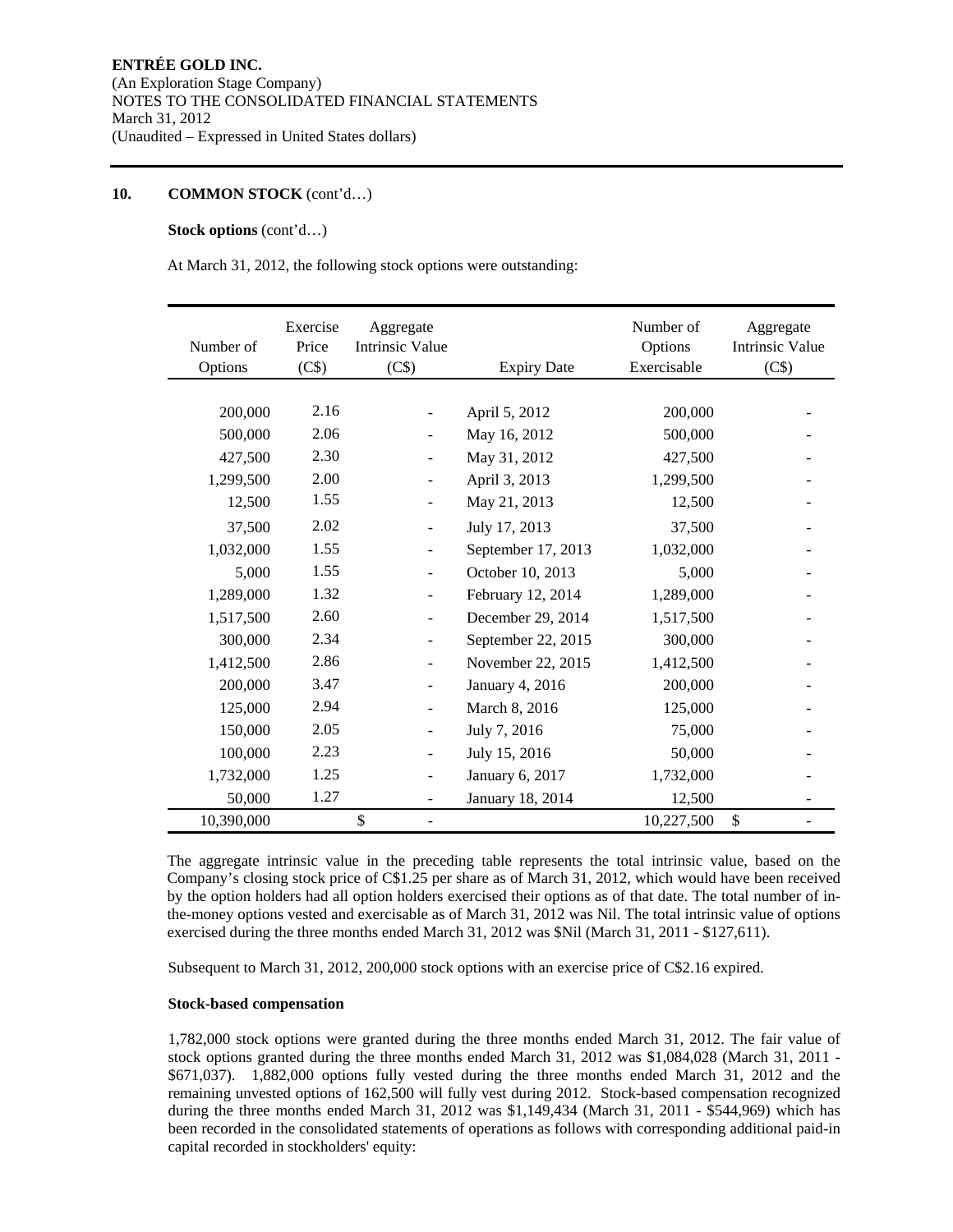#### **10. COMMON STOCK** (cont'd…)

**Stock-based compensation** (cont'd…)

|                            |           | Three Months<br>Ended |           | Three Months |               |              |
|----------------------------|-----------|-----------------------|-----------|--------------|---------------|--------------|
|                            |           |                       |           | Ended        | Cumulative to |              |
|                            | March 31, |                       | March 31, |              |               | December 31. |
|                            |           | 2012                  |           | 2011         | 2011          |              |
| Exploration                | \$        | 257,910               | \$        | 47,421       | \$            | 4,065,311    |
| General and administration |           | 891.524               |           | 497.548      |               | 18,630,005   |
|                            |           | 1.149.434             | \$        | 544.969      |               | 22,695,316   |

The following weighted-average assumptions were used for the Black-Scholes valuation of stock options granted:

|                                  | March 31,<br>2012 | December 31.<br>2011 |
|----------------------------------|-------------------|----------------------|
|                                  |                   |                      |
| Risk-free interest rate          | 1.13%             | 2.06%                |
| Expected life of options (years) | 4.9               | 4.2                  |
| Annualized volatility            | 73%               | 74%                  |
| Dividend rate                    | $0.00\%$          | $0.00\%$             |

#### **11. SEGMENT INFORMATION**

The Company operates in one business segment being the exploration of mineral property interests.

Geographic information is as follows:

|                     | March 31,<br>2012 |               | December 31,<br>2011 |  |
|---------------------|-------------------|---------------|----------------------|--|
| Identifiable assets |                   |               |                      |  |
|                     |                   |               |                      |  |
| <b>USA</b>          | \$<br>56,016,191  | -S            | 52,424,129           |  |
| Canada              | 13,559,714        |               | 18,345,690           |  |
| Australia           | 2,002,348         |               | 1,993,279            |  |
| Mongolia            | 1,484,708         |               | 1,781,099            |  |
| Other               | 12,914            |               | 45,613               |  |
|                     | \$<br>73,075,875  | <sup>\$</sup> | 74,589,810           |  |
|                     |                   |               |                      |  |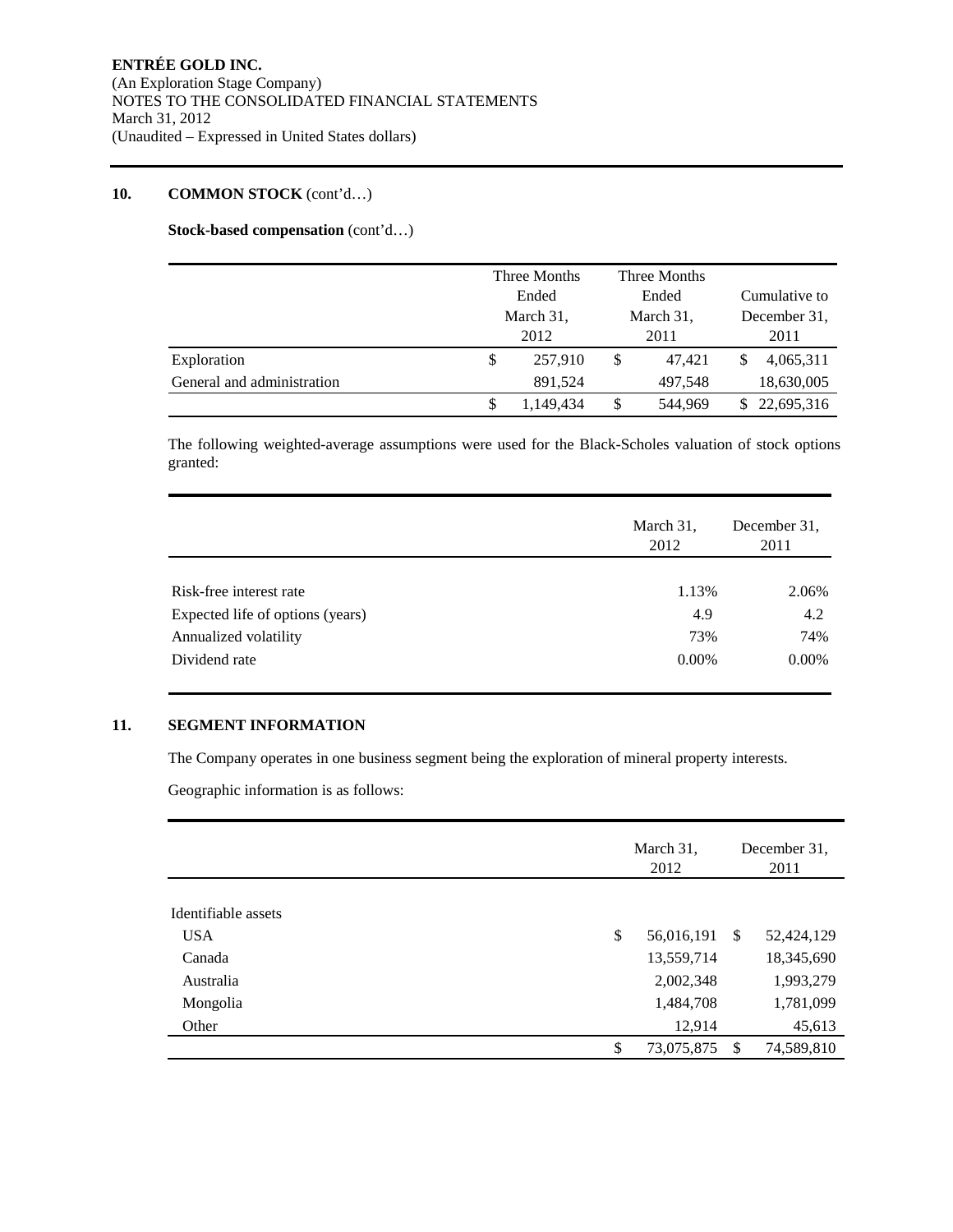#### **12. FINANCIAL INSTRUMENTS**

The Company's financial instruments generally consist of cash and cash equivalents, short-term investments, receivables, deposits, accounts payable and accrued liabilities and loans payable. Unless otherwise noted, it is management's opinion that the Company is not exposed to significant interest or credit risks arising from these financial instruments. The fair value of these financial instruments approximates their carrying values, except as noted below.

The Company is exposed to currency risk by incurring certain expenditures in currencies other than the Canadian dollar. The Company does not use derivative instruments to reduce this currency risk.

Fair value measurement is based on a fair value hierarchy, which requires an entity to maximize the use of observable inputs and minimize the use of unobservable inputs when measuring fair value. The standard describes three levels of inputs that may be used to measure fair value which are:

Level 1 — Quoted prices that are available in active markets for identical assets or liabilities.

Level 2 — Quoted prices in active markets for similar assets that are observable.

Level 3 — Unobservable inputs that are supported by little or no market activity and that are significant to the fair value of the assets or liabilities.

At March 31, 2012, the Company had Level 1 financial instruments, consisting of cash and short-term investments, with a fair value of \$15,280,581.

#### **13. ACCUMULATED OTHER COMPREHENSIVE INCOME (OCI)**

|                                                                                                                                            |               | Three Months<br>Ended<br>March 31,<br>2012 |               | Three Months<br>Ended<br>March 31,<br>2011 |
|--------------------------------------------------------------------------------------------------------------------------------------------|---------------|--------------------------------------------|---------------|--------------------------------------------|
| Accumulated OCI, beginning of period:                                                                                                      |               |                                            |               |                                            |
| Currency translation adjustment                                                                                                            | \$            | 1,901,351                                  | <sup>\$</sup> | 3,002,717                                  |
| Available for sale securities                                                                                                              |               |                                            |               | 2,747,997                                  |
|                                                                                                                                            | S.            | 1,901,351                                  | \$            | 5,750,714                                  |
| Other comprehensive income (loss) for the period:<br>Currency translation adjustments<br>Unrealized gain on available for sale investments | \$            | 1,145,471                                  | -S            | 1,493,659<br>610,935                       |
| Other comprehensive income (loss) for the period:                                                                                          | <sup>\$</sup> | 1,145,471                                  | \$            | 2,104,594                                  |
| Accumulated OCI, end of period:<br>Currency translation adjustment<br>Available for sale securities                                        | \$            | 3,046,822                                  | -S            | 4,496,376<br>3,358,932                     |
|                                                                                                                                            | \$            | 3,046,822                                  | \$            | 7,855,308                                  |